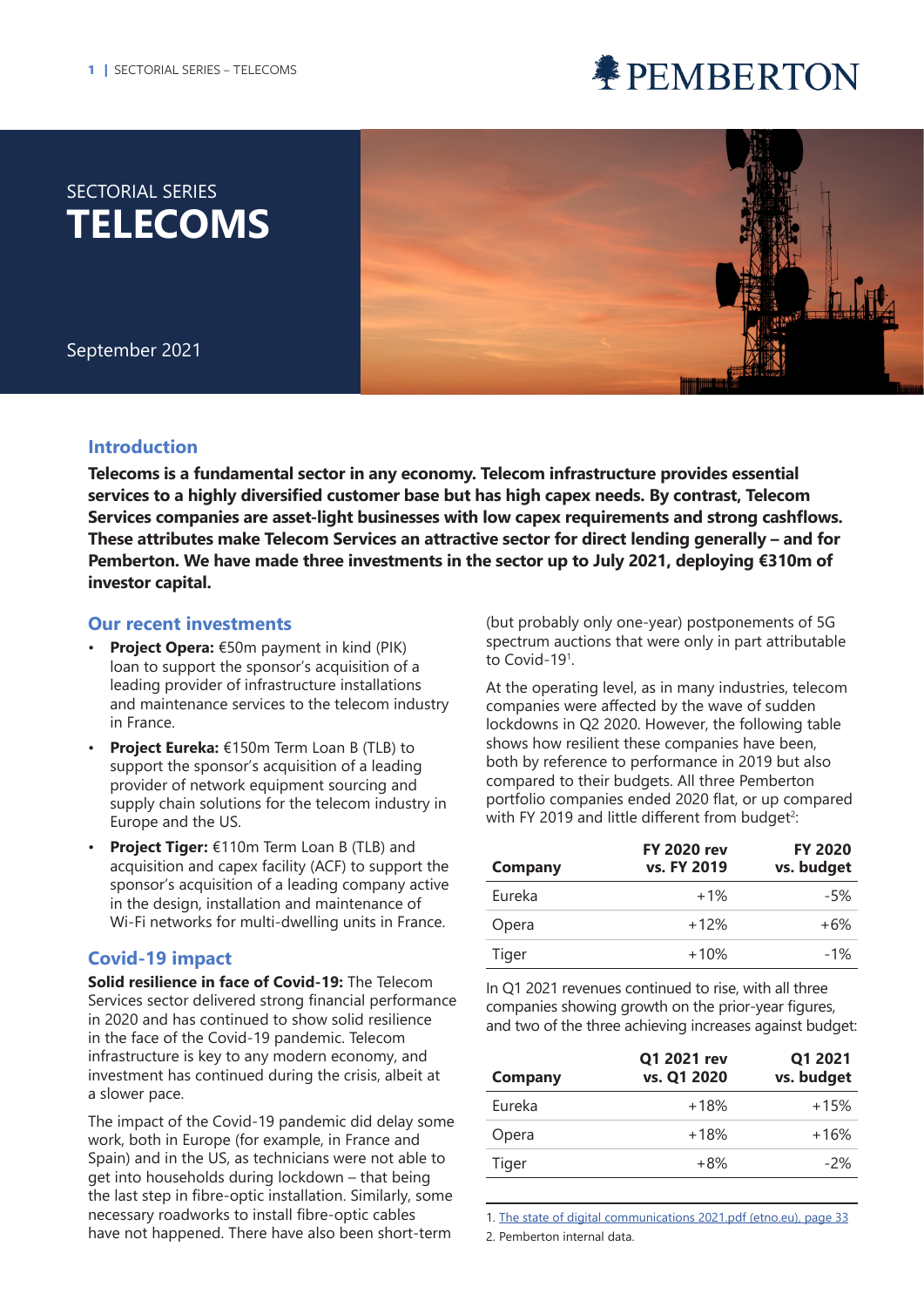**Private debt volumes on the rise: Private equity** investment has been resilient in the face of the Covid-19 pandemic. The volume of private debt deals in the wider Telecommunications, Media and Technology ('TMT') sector was stable in 2020, with 50 deals completed in Europe in 2019 and 2020<sup>3</sup>. More recently, 2021 has seen a material uptick in activity, with 35 deals done in the year to  $8<sup>th</sup>$  June. In both 2019 and 2020 the majority of those deals were LBOs, followed by Growth Capital.

In the narrower Telecoms sector, the number of European private debt deals actually rose in 2020 compared with 2019, although the deal numbers were small: 13 in 2020 compared with 6 in 2019. But as with TMT more broadly, in 2021 activity levels have increased, with 6 private debt deals in the year to 8<sup>th</sup> June. By country, the UK and France consistently see the most telecoms private debt transaction activity, followed by Germany and Spain.

### **Beyond Covid-19 – Key investment drivers and themes**

**Broadly supportive 12-month outlook:** We expect the Telecom Services market to continue to perform well through 2021 and into 2022, as some of the infrastructure work delayed in 2020 is completed.

Overall, 5G investment in Europe accelerated around 2020 and could peak around 2024, which should secure solid revenues for Telecom Services companies for at least the next couple of years. However, the sector needs to contend with the changing geopolitical situation and in particular the increased focus on security and the perceived need for 'strategic independence'. This has led several European governments (for example, the UK) to exclude certain vendors (such as China's Huawei) from critical parts of 5G and even some fixed networks. The most likely outcome is that this will not halt the roll-out of 5G, but it will make that process more complicated.

**Potential volatility longer term:** One of the key risks for the industry is that activity volumes are driven by successive technological waves: 4G, 5G and fibreoptic. So while investment volumes are expected to continue to be strong in the next couple of years (2022 and 2023), they may start falling sharply in certain countries once the peak of fibre-optic deployment is reached.

However, overall Europe still lags both the US and Asia in key network roll-out and digital investment metrics, including 5G, AI and network investment. Figure 1 below shows that several years of continued Telecom Services work will be needed to bridge the gap between Europe's Next Generation Access (NGA) network coverage and Fibre To The Premises (FTTP) coverage versus that of other developed economies.



#### **Figure 1** – Europe lags Asia in FTTP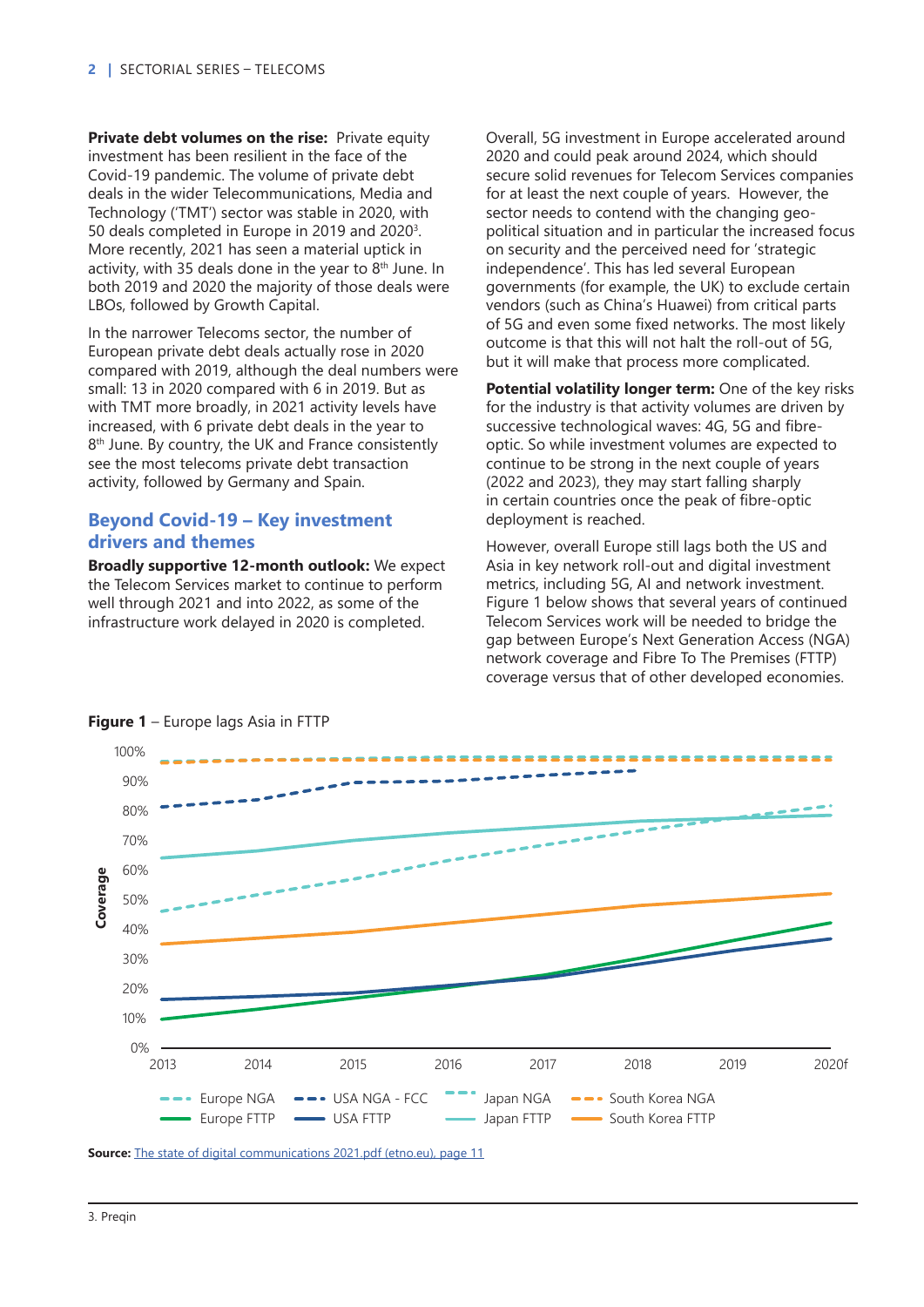Within Europe the years of peak investment will vary between countries. For example, the UK currently lags France and Spain, but is forecast to make huge strides by 2026. This can be a real benefit to Telecom Services companies.

"It is important for Telecom Services providers to diversify across multiple countries to reduce the risk of seeing their revenues fall after investment in one country peaks. It is much better to be exposed to multiple countries at different stages of fibre-optic deployment.

This is an important credit consideration for us as lenders," said Florent Martel, Director, Credit at Pemberton.

As can be seen in Figure 2 below, France is forecast to have the highest FTTP penetration by 2026, followed by Spain and the UK. In the UK, Germany and Italy the change between penetration levels in 2020 and 2026 is very striking.

#### **Figure 2** – Forecast growth of fibre penetration in Europe to 2026

Leading countries for fibre-to-the-home ('FTTH') and fibre-to-the-building ('FTTB') in Europe in 2020 and 2026



**Source:** www.statista.com/statistics/1226747/top-european-countries-fiber-ftth-fttb-penetration/

Looking ahead, the EU has set out a plan to achieve "Connectivity for a European Gigabit Society". This envisages faster download speeds and a full roll-out of 5G to all urban areas and major transport corridors<sup>4</sup>. **The German, French and UK governments have all stated gigabit broadband targets for national coverage by 2025.**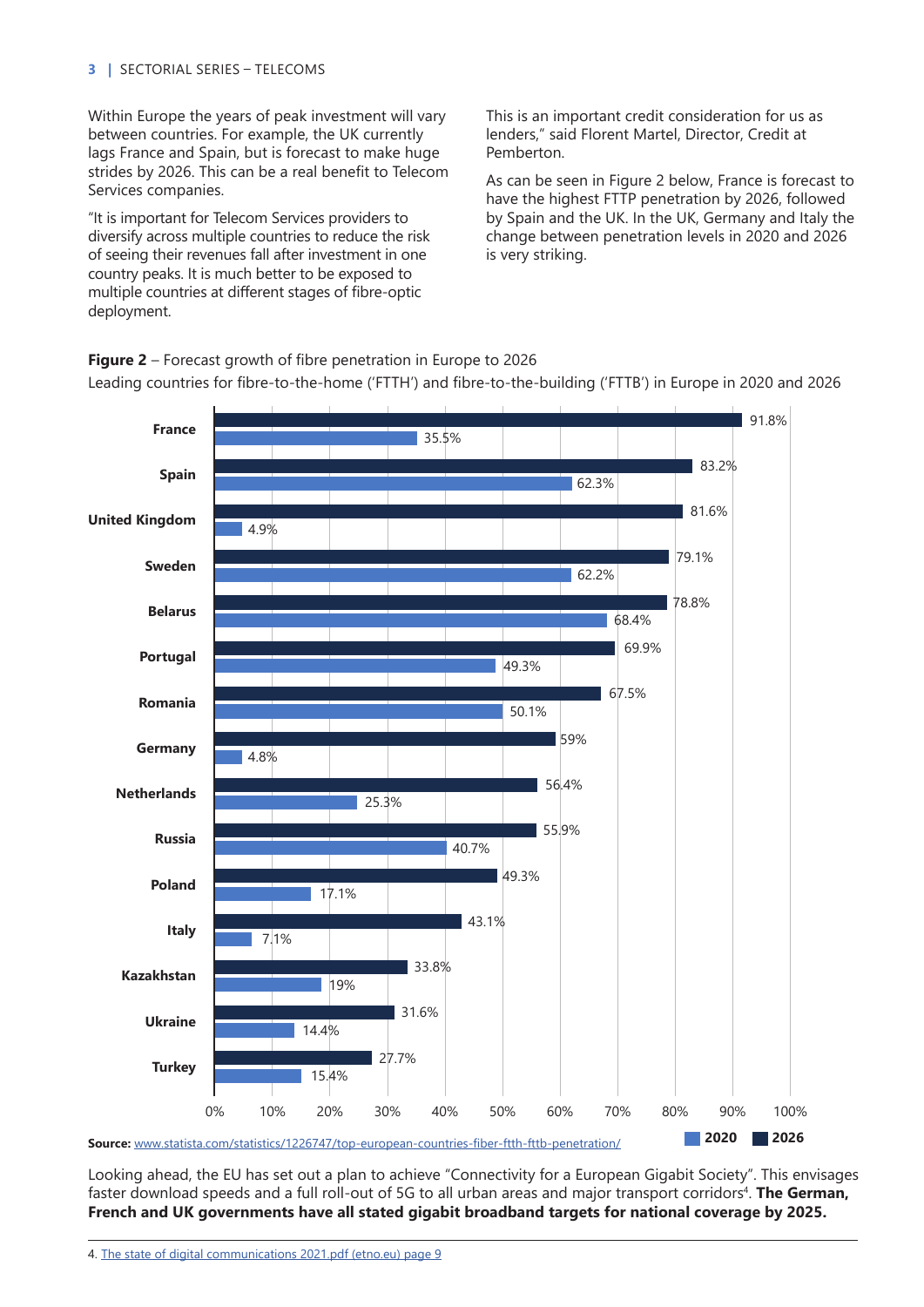#### **Figure 3** – EU targets for 2020 and 2025

| <b>Target 2020</b>                                  | <b>Target 2025</b>                                                                                                                                                                                             |
|-----------------------------------------------------|----------------------------------------------------------------------------------------------------------------------------------------------------------------------------------------------------------------|
| <b>European Digital Agenda</b>                      | <b>Connectivity for a European Gigabit Society</b>                                                                                                                                                             |
| Coverage of 30Mbit/s or more for<br>every citizen.  | Access to 1Gbit/s for all schools, transport hubs and main providers of<br>public services and digitally intensive enterprises.                                                                                |
| Usage of 100Mbit/s or more by<br>50% of households. | Access to download speeds of at least 100Mbit/s to be upgraded to<br>1Gbit/s for all European households.<br>Uninterrupted 5G wireless broadband coverage for all urban areas and<br>major roads and railways. |

**Source:** The state of digital communications 2021.pdf (etno.eu), page 9

5G investment requires fibre-optic deployment as a precondition of installation. The number of Fibre To The Home/Building (FTTH/B) subscribers in Europe is expected to more than double in the next six years, to 208 million in 2026, compared to an estimated 86 million in 2021. And according to the forecasts by iDate (presented at the annual FTTH Council Europe conference) the number of homes passed by fibre will grow over the same period to 317 million (from 195 million). Overall, that should translate into a fibre network penetration rate across Europe of approximately two-thirds by 2026, compared to less than half currently<sup>5</sup>.

**The timeline for rolling out 5G across key European countries varies.** In the UK, BT is working to provide near-nationwide 5G coverage by 2028 – currently only 40% of the UK population is covered<sup>6</sup> – while France's Bouygues Telecom expects nationwide coverage by the end of 20217 . Meanwhile in Spain, Telefonica closed Q1 2021 with 5G coverage already reaching 80% of the Spanish population<sup>8</sup>.

Looking further ahead, the industrial use of 5G technology (Internet of Things or IoT) is likely to be the next milestone in the development of European telecom infrastructure. **Utilities' IoT use increased by 17% in 2020 and is projected to continue to drive growth in the Telco sector9.** 

Telecom Services companies are very much dependent on the roll-out of new technologies because in general they either help the big telcos to deploy or supply them with raw materials, and **incumbent telco network operators have been increasing their use of outsourced service companies.** The telecoms outsourcing market was valued at US\$113bn in 2019 and is projected to reach US\$154bn by 2027<sup>10</sup>.

However, the services companies should benefit from the gradual increase in maintenance needs after deployment, as they provide either maintenance services or materials for repairs. That said, such revenue streams are likely to be lower overall than during the deployment phase, hence the importance of diversification across countries to maximise exposure to each wave of investment.

Consolidation likely to drive M&A: The Telecom Services sector is characterised by high volumes of acquisitions as consolidation continues in what is still a fragmented industry, both for distribution and outsourced services. Of the Pemberton portfolio companies, Opera is now active in several European countries after an impressive series of acquisitions, Tiger is active in the UK, and Eureka has both increased its presence in the US and is present in other European countries.

The EU is far from being a single market for Telecom Services, and following Brexit it is unclear whether the UK will maintain EU competition or data protection principles. European telecoms remain heavily regulated, consolidation is difficult and there is little co-ordination of spectrum policy, making the EU very different from other advanced economies. However, at the national (as opposed to the EU level) individual markets are very concentrated.

"We believe that one of the key risks for a European Telecom Services provider is to be in only one country, and therefore have only a handful of customers or even fewer. This is certainly an issue of concern for credit analysts," said Pemberton's Martel.

Looking ahead, there is expectation that EU rules about M&A might be relaxed, which would lead to further consolidation by the carriers<sup>11</sup>. Another driver for consolidation might be developments in the tower sector, as operators combine their tower assets to create scale and generate cost synergies<sup>12</sup>.

- 5. FTTH Council (fttfcouncil.eu)
- 6. E&T Magazine (theiet.org)
- 7. RCR Wireless news (rcrwireless.com)
- 8. Mobile Europe (mobileeurope.co.uk)
- 9. Gartner (gartner.com)
- 10. Telecoms outsourcing market size (stillwatercurrent.com)
- 11. European tele-consolidation could return for 2021, says Bloomberg | Fibre Systems (fibre-systems.com)
- 12. Mergers Could Accelerate European Tower Sector Evolution (fitchratings.com)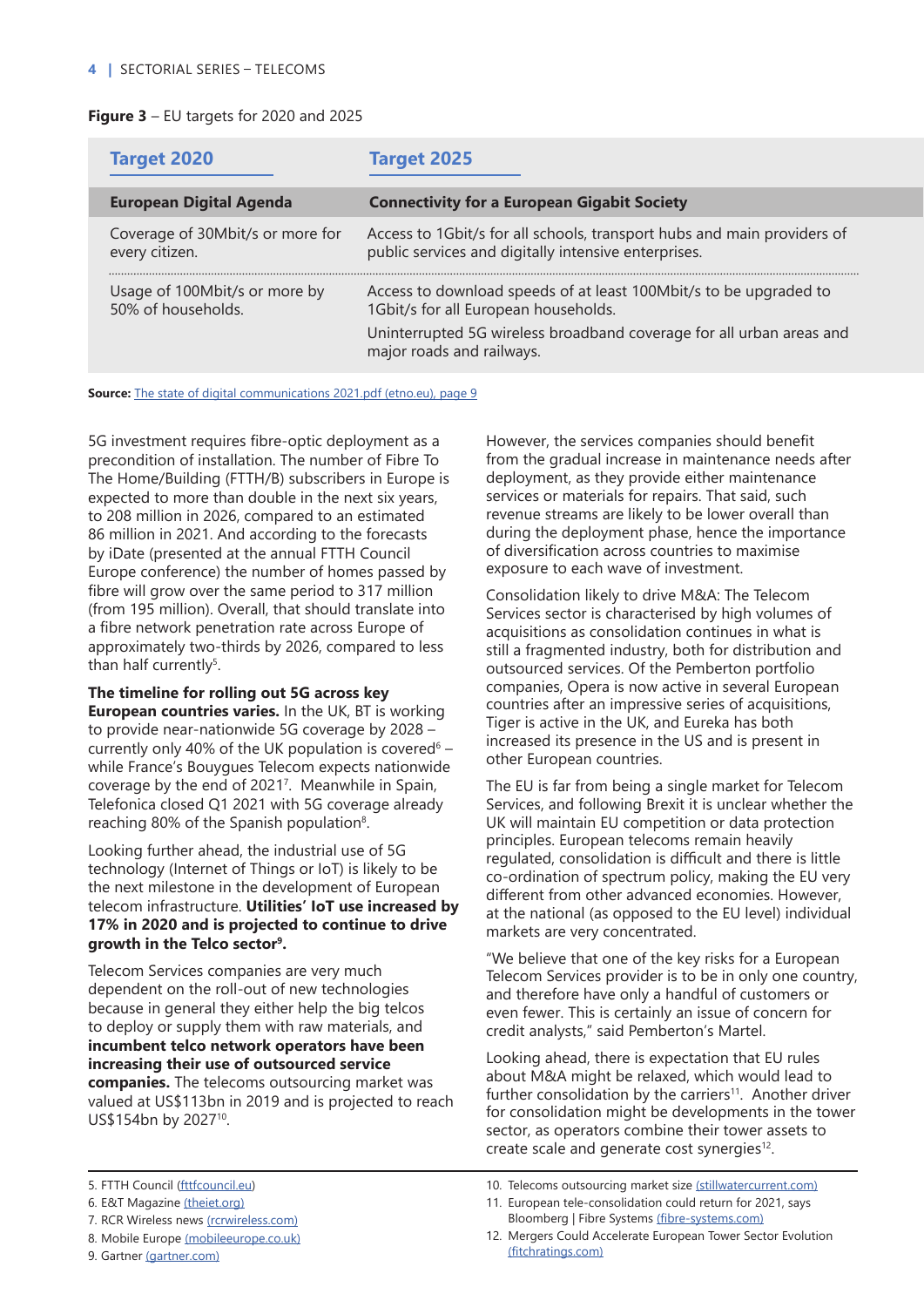**Private equity interest may increase:** In general, European telcos have not proven attractive to private equity investment in recent years. Aging systems, the inclusion of copper-line networks, and the huge amount of investment needed to revive the telcos' business have limited their interest for PE investors. That said, low telco share values progress in the installation of 5G and fibre, and the increasing pace of the decommissioning of legacy infrastructure, all suggest that in the future PE interest may increase. In November 2020, KKR, Cinven and Providence Equity Partners completed one of the largest acquisitions in Europe that year, purchasing Másmóvil Ibercom at an enterprise value of about €4.62 billion<sup>13</sup>.

Meanwhile high-profile PE firms such as Advent and Amundi have shown interest in Telecom Services and the potential to consolidate that market. Some PE firms now have specialised entities/teams such as Carlyle Tech, clearly showing their focus on the sector<sup>14</sup>. Another source of PE activity could be tower operators choosing to sell their assets directly to PE investors or to specialist tower companies owned by PE companies<sup>15</sup>.

**Implications for private debt:** M&A and PErelated activity is a major driver of opportunity for private lenders. Small add-on investments can often be funded with cash on the balance sheet, and some Telecom Services companies have high cashflow generation so can self-finance small, bolton acquisitions. This has been the case to date for Pemberton portfolio companies Opera and Eureka.

But for larger acquisitions, Telecom Services companies will need to tap the syndicated loan market or direct lenders, which should create new opportunities for Pemberton.

### **Opportunities ahead**

Telecom Services have proven to be an attractive sector for investment over recent years due to strong revenue growth, coupled with solid cashflow generation. On the basis of expected M&A activity and increasing interest by private equity investors, we believe Telecom Services will continue to offer attractive investment opportunities for Pemberton, and we look forward to supporting our portfolio companies and private equity clients.



**Figure 4** – PE/VC investments in European telecoms since 2015

Data compiled 25th August 2020

Analysis includes European telecommunication acquisitions or private placements announced since 1st January 2015, through 25th August 2020, with private equity or venture capital buyers.

Asset purchases and terminated deals excluded.

Integrated telecommunication services includes operators or primarily fixed-line telecommunications networks and companies providing both wireless and fixed-line telecommunications services not classified elsewhere as well as internet services providers offering internet

**Source:** S&P Global Market Intelligence

- 14. PE interest in Europe's telcos is rising due to COVID-19 experts | S&P Global Market Intelligence (spglobal.com)
- 15. European telecom towers become hot assets amid rollout of 5G Private Equity News (penews.com)

<sup>13.</sup> Private equity TMT activity making comeback in Europe | S&P Global Market Intelligence (spglobal.com)